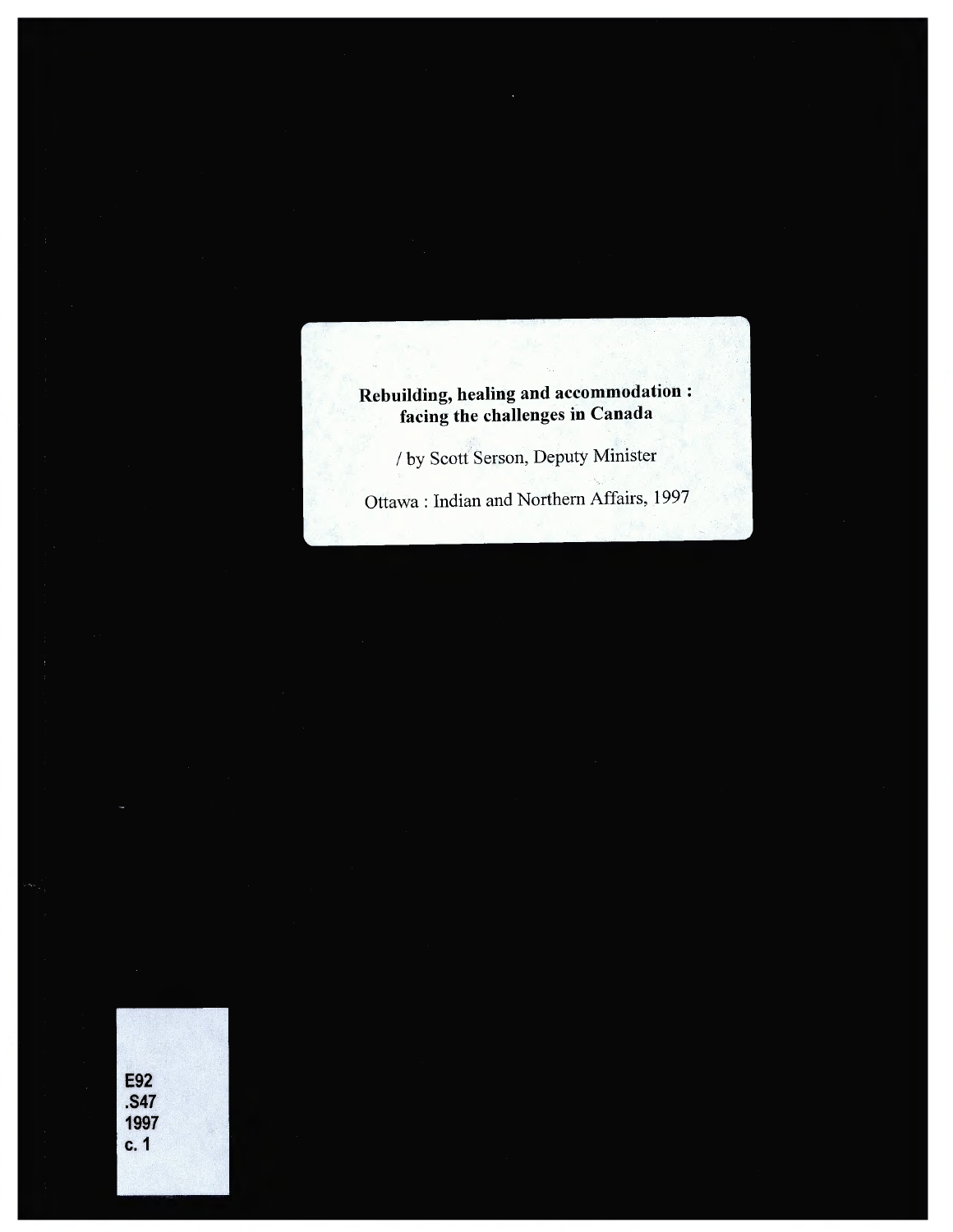# / f\*? 'f **Rebuilding, Healing and Accommodation: Facing the Challenges in Canada**

**Fix**

*SM*

by *C . (* Scott Serson, Deputy Minister Indian Affairs and Northern Development Canada May 27, 1997

#### **1. Introduction: Reconciliation in the Canadian Context**

Canada, the oldest parliamentary democracy among Britain's former colonies, is today a nation in transition, poised between a number of unresolved issues from the past and an exciting future as a modem, industrialized society entering the age of information technology. And Canadians, like Australians, very much wish to be part of a confident and harmonious nation as we approach the turn of this century.

In this regard, Canadians are faced with a twofold challenge: to come to terms with historical events that continue to colour much of our modem political and social discourse, and to harmonize the legacy of those events with Canada's current status as a multicultural federation evolving in directions still unknown. In my view, the efforts being made now in Canada to reconcile our differences, to recognize the unique place of Aboriginal peoples in our federation and to forge a renewed partnership between Aboriginal and non-Aboriginal Canadians will be key to meeting this twofold challenge.

Reconciliation is a word with many shades of meaning. The *Concise Oxford Dictionary*, for example, speaks of restoring a friendship after an estrangement, healing the effects of a quarrel, or harmonizing conflicting facts, statements or actions.<sup>1</sup> Although we have come to use somewhat different terminology, the thrust of our recent experience in Canada is in line with these dictionary meanings. There can be no doubt, for instance, that the original friendship between Aboriginal and non-Aboriginal societies reflected in Canada's history must be restored. Canadians call this "rebuilding" and have dedicated years of constitutional and other forms of discussion and negotiation to establishing the conditions and direction of the rebuilding effort, whether it be with respect to Aboriginal self-government as such, the renewal of the treaty relationship or the restoration of land and resources to Aboriginal peoples and communities.

But rebuilding means more than setting discussion agendas and devising goals and procedures. It also requires that all parties work to heal the emotional and spiritual effects of the decades of estrangement between them during which a climate of oppression and mistrust became an almost entrenched feature of the relationship. In Canada we use the term healing unashamedly to refer to the process of emotional and spiritual mending that needs to occur. A vital part of that process lies in harmonizing conflicting accounts of particular historical events,



1

<sup>1</sup> (Oxford University Press, 5th ed., 1964 ) at 1034.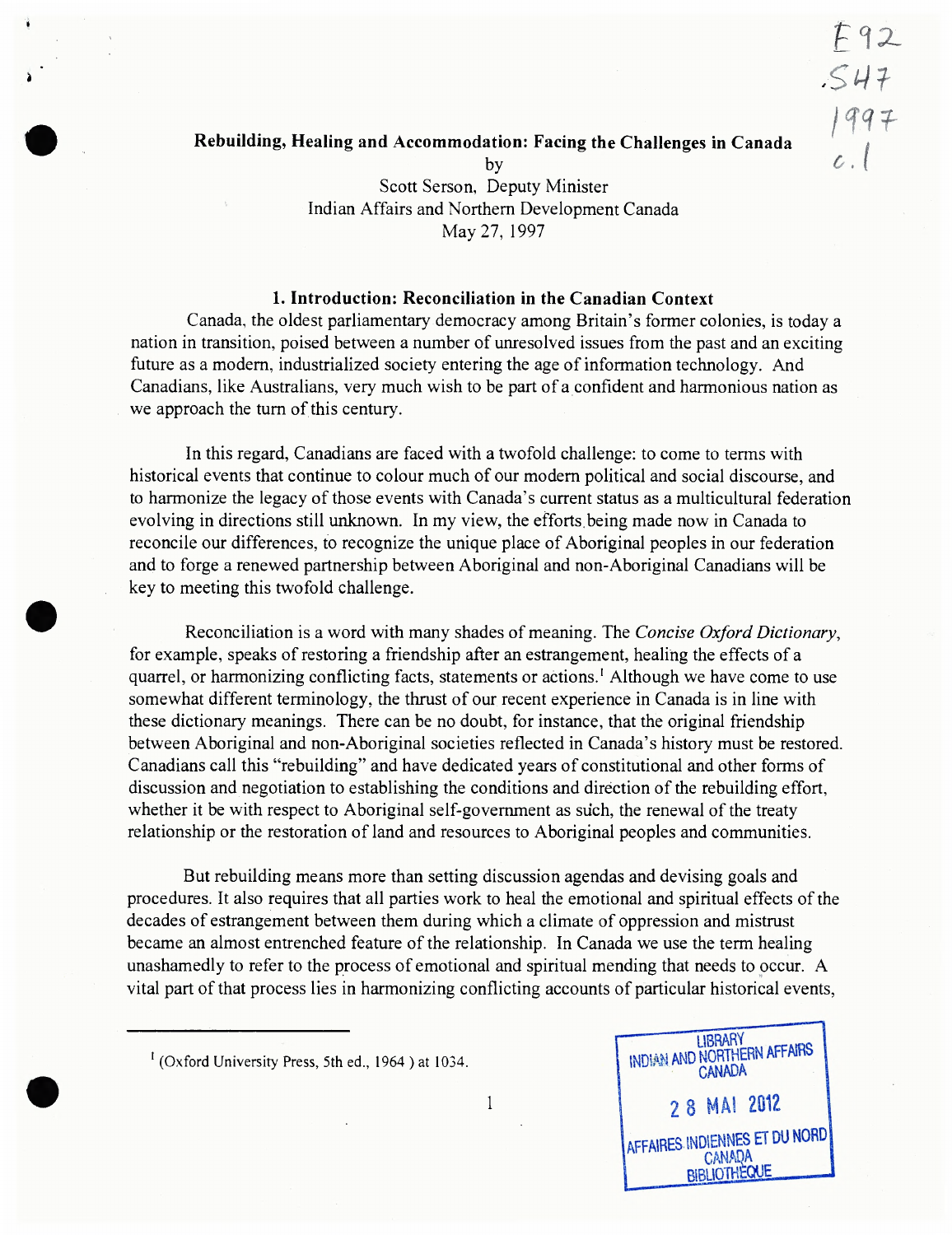actions taken by one party to the detriment of the other, or misplaced, odious or careless statements about the other's value or place in Canada's political and social landscape. In its recent report, the Royal Commission on Aboriginal Peoples notes that Aboriginal peoples have emphasized the importance of this aspect of reconciliation, and have called for "deliberate action 'to set the record straight.'"<sup>2</sup>

And as Canadians have begun to set the record straight, a theme not explicitly referred to in the dictionary definition - accommodation - has assumed increasingly important dimensions. For, as will be discussed later in this paper, setting the record straight reveals a history of mutual accommodation between European and Aboriginal societies that led to particular social, cultural and political relationships, unique institutions and mutual cultural adaptations and even to the birth of a new North American people, the Métis.Yesterday's accommodation also guides the reconciliation efforts being made today to accommodate cultural differences, for instance, by enhanced respect for the place of Aboriginal languages in the Canadian linguistic mosaic, or by rebuilding the political relationship on the basis of accommodating Aboriginal law-making powers and existing federal and provincial constitutional jurisdictions.

It also means accommodating the rights, needs and aspirations of all of Canada's First Peoples, not just those that have historically been recognized as entitled to special status under the *Indian Act* or other federal legislation. Nor is accommodation restricted to those Aboriginal peoples or communities that have maintained traditional languages, customs and lifestyles to the exclusion of all other influences. Nor again is accommodation restricted to Aboriginal peoples living in isolated rural or northern settings. The increasingly large numbers of Aboriginal peoples living in Canada's towns and cities too must be able to find their collective place in the Canadian federation. Creative measures will be needed to allow them to create a social, cultural and political space within which they may flourish.

As in Australia, rebuilding, healing and accommodation can only succeed if Canadians of all stripes and from every walk of life embrace these broad reconciliation efforts. This requires more than the enunciation of formal government policies, it requires education, good will, tolerance and time. Above all it requires an unremitting commitment to change coupled with a healthy dose of realism and patience. Canada's history is a long one, marked by many phases in the relationship between Aboriginal peoples and the newcomers from whom most of Canada's present population is descended. It took centuries to get to where we are now, and we will not bring about all the changes we know to be required overnight.

However, Canada has a strong recent history of public participation in national policy debates, one of the side effects of which has been a growing public awareness that changes in the relationship between Aboriginal and non-Aboriginal Canadians are required. This lends both

<sup>2</sup> Canada, Royal Commission on Aboriginal Peoples, *Report ofthe Royal Commission on Aboriginal Peoples*, Vol. 1, *Looking Forward, Looking Back* (Ottawa, Ministry of Supply and Services, 1996) at 7.

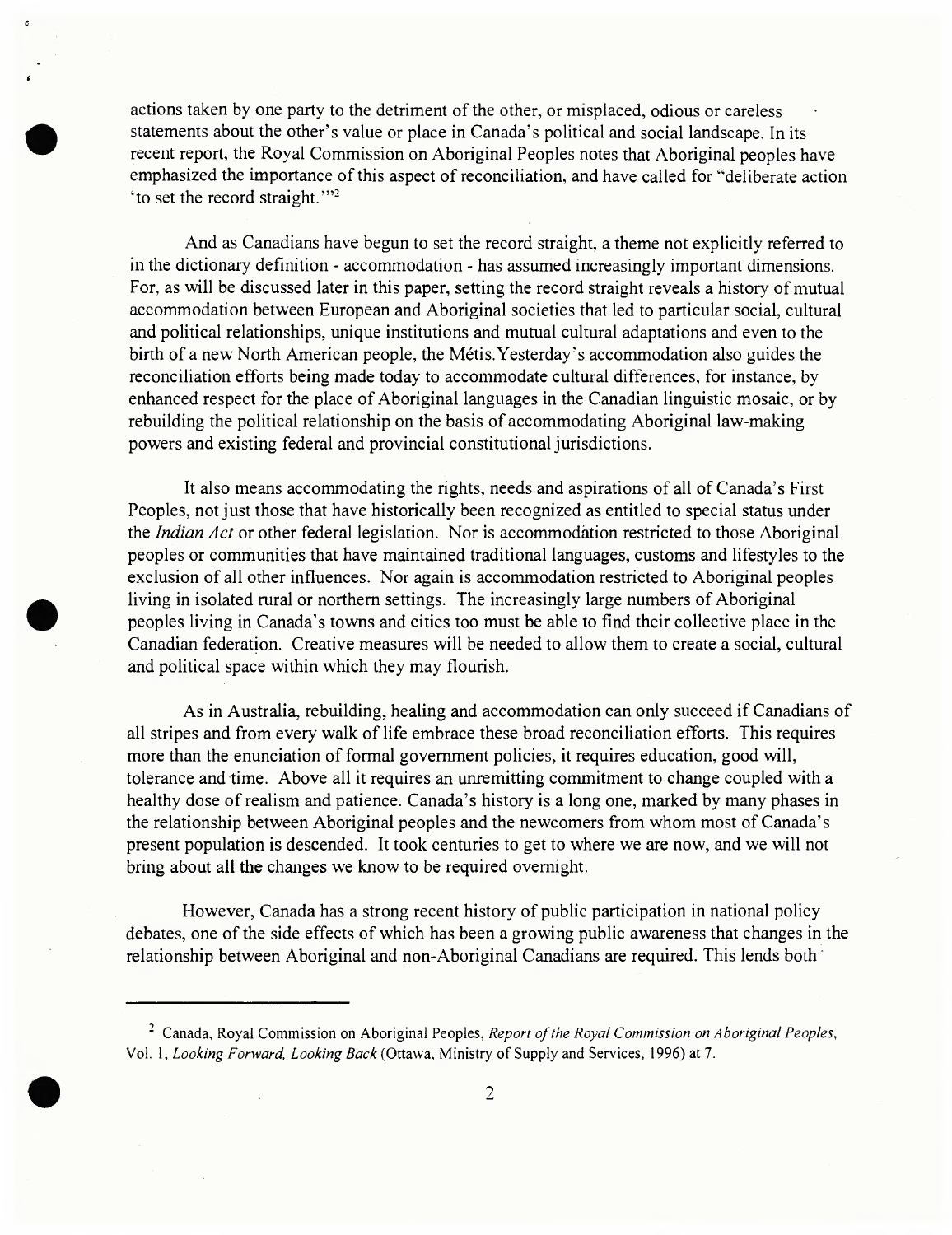public support and a sense of urgency to our national reconciliation efforts and allows us to proceed more confidently in the face of the many challenges before us.

#### **2. Canada's Challenges**

The Canadian Constitution<sup>3</sup> mentions three Aboriginal peoples - the Indians, Inuit and Métis<sup>4</sup> - and it is these peoples and the national reconciliation efforts being made at the present time that will be the focus of this paper. From a conceptual point of view, the challenging tasks now facing Canadians are to re-establish mutual respect, to foster greater trust between Aboriginal and non-Aboriginal Canadians, and to better enable Aboriginal peoples to participate in decision-making processes where their interests or aspirations may be affected.

The enormity of these challenges should not be underestimated. There exist many serious and long standing problems to be resolved and Canadians would be the last to claim to have all the answers or to have overcome the obstacles and frustrations of the past. Nonetheless, there is considerable cause for optimism. Aboriginal and non-Aboriginal Canadians have learned a great deal through their shared history about what does and does not work in their overall relationship. Much of what does not work has been imposed on Aboriginal peoples without their willing participation, and this is a lesson that Canadians have taken to heart.

Instrumental in imparting this lesson have been several generations of articulate and effective Aboriginal leaders and a series of important judicial decisions, academic studies and inquiry reports. Canadians are more aware than ever before of the importance of understanding and accommodating the often profound cultural and spiritual differences between Aboriginal and  $\cdot$ 

35. (1) The existing aboriginal and treaty rights of the aboriginal peoples of Canada are hereby recognized and affirmed.

(2) In this Act, "aboriginal peoples of Canada" includes the Indian, Inuit and Métis peoples of Canada.

<sup>4</sup> While clearly a misnomer, "Indians" refers to the original inhabitants of North America. Indians inhabit all regions ofCanada except the far north and are divided into many distinct linguistic and cultural groups. Based on projections from available census data, federally registered ("status") and unregistered ("non-status") Indians are thought to number in total around 624,000 - 60% of whom reside on federally administered reserves - and are divided into 609 bands. The Inuit live in the most northerly regions and, while speaking a single language, are divided to some extent by different dialects and cultures and number around 42,500. The Métis people sprang originally from intermarriage between Indian people and fur traders, explorers and others. There is continuing controversy about who is entitled to be called "Métis". The term was originally reserved for the mixed blood people of western and northern Canada, but today, many groups in other parts of the country also self-identify as Métis. There may be as many as 152,800 Métis in Canada, in urban and rural settings. All population projections are drawn from the report ofthe Royal Commission on Aboriginal Peoples, *Looking Forward, Looking Back, supra* note 2 at 15-16. Based on these figures, in 1996 Aboriginal peoples made up 2.7% ofCanada's population of 29,963,700.



<sup>&</sup>lt;sup>3</sup> The Aboriginal peoples of Canada are referred to in section 35 of the *Constitution Act, 1982*, R.S.C. 1985, Appendix II, No. 44 as follows: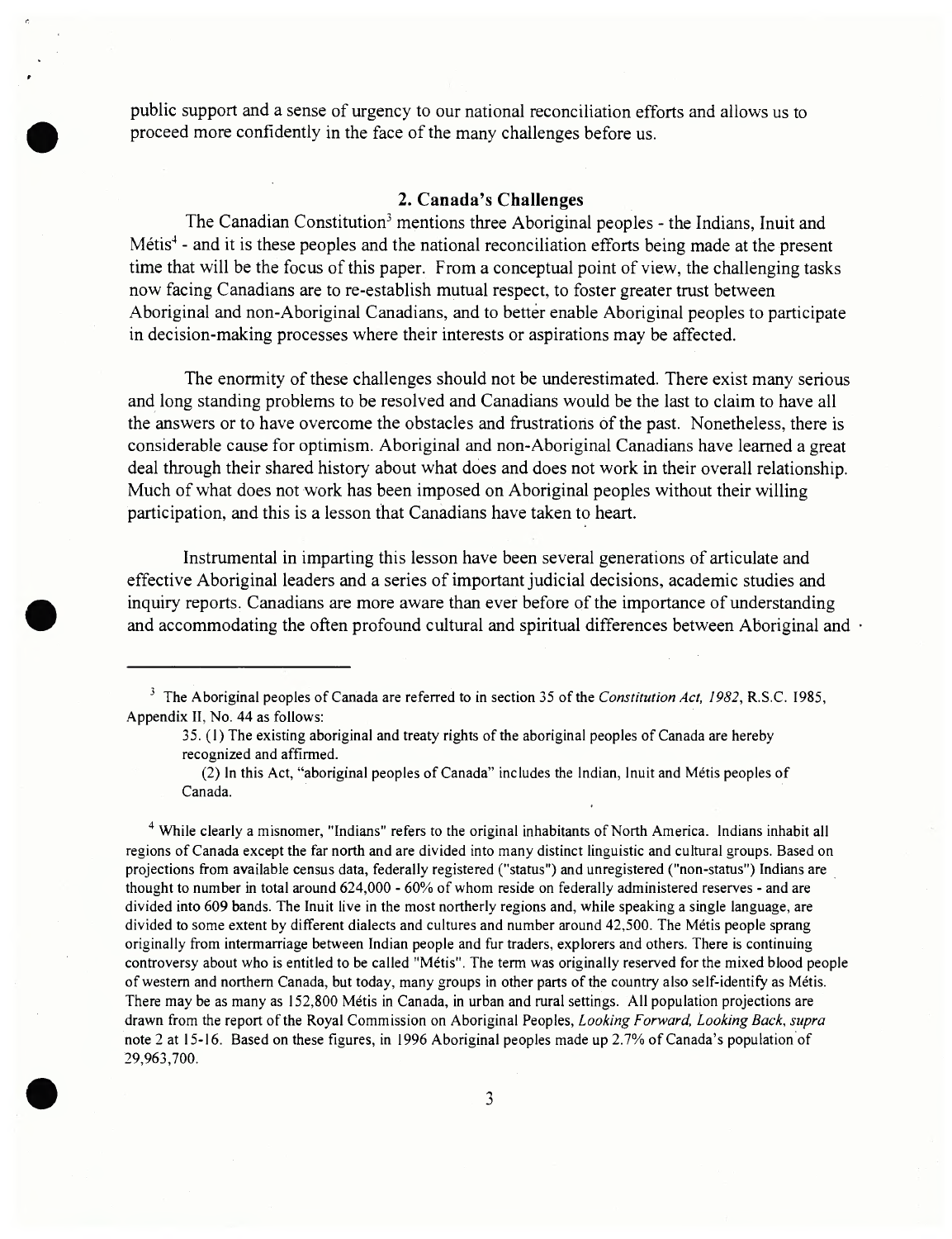non-Aboriginal societies and of moving forward in a new spirit of common enterprise. Ironically, this is in many ways a reflection of the original guiding spirit of the earliest recorded interactions between Aboriginal and non-Aboriginal societies in what is now Canada. The report of the Royal Commission on Aboriginal Peoples refers to this early period as one of "contact and cooperation," a time in our history they describe as "marked by increasingly regular contact between European and Aboriginal societies and by the need to establish the terms by which they would live together."<sup>5</sup> In fact, with only slight modification this could also serve as a working definition of reconciliation in the modem Canadian context.

For several years one of the explicit goals of Canadian national policy has been to build a new partnership with Aboriginal peoples by proceeding in a pragmatic and focussed way on two tracks to look at how we may share the land, resources and enormous future possibilities of this country. The first track is to make progress on rights issues relating to the implementation of Aboriginal self-government and to the resolution of land claims. The second is to strengthen individual Aboriginal communities by improving their socio-economic conditions and by working with them in other ways to heal the spiritual and emotional wounds left from earlier periods in our history.

One important lesson we have learned from recent experience is that these tracks cannot be pursued in isolation from each other. Meaningful progress will be made only if the balance between them is maintained. Achieving that balance is perhaps the greatest challenge facing us in Canada, for it involves consulting regularly with Aboriginal peoples and their organizations on a vast range of initiatives, ensuring that federal government departments work in a coordinated way with each other and that all levels of government - federal, provincial and territorial and municipal - harmonize their efforts and avoid working at cross-purposes with each other.

It also requires a vast effort of good will, tolerance and continued commitment by Aboriginal and non-Aboriginal Canadians to the ideals of mutual respect and tolerance. Reconciliation must be a people's movement, whether one speaks of Australia, Canada or any other country in which indigenous and settler societies occupy the same territory. However, and as the earlier passage from the Royal Commission report suggests, in Canada we are fortunate in one respect. At the beginning and for a considerable period afterward, relations were animated by varying degrees of respect, tolerance and co-operation and by agreements in the form of shared understandings, joint commercial ventures and formal treaties and alliances. This gives Canadians a rich and largely positive early history to draw upon.

<sup>3</sup> *Looking Forward, Looking Back, ibid* at 38.

4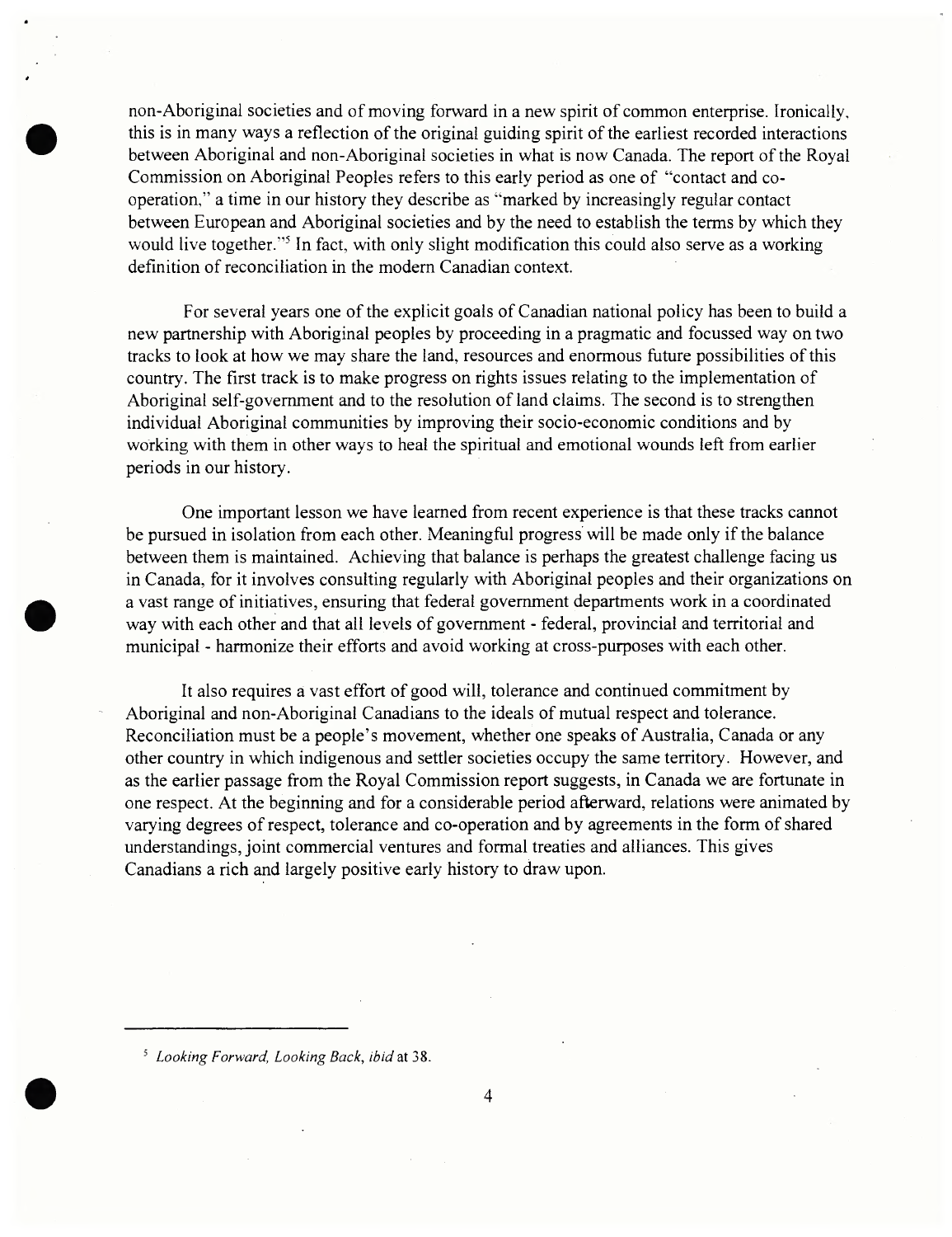## **3. Early Canadian History: Contact and Co-operation**

The Royal Commission divides Canadian history into four periods: "separate worlds,"<sup>6</sup> "contact and co-operation," "displacement and assimilation," and the modem era of "negotiation and renewal."<sup>7</sup> During the ca-operative period of early Canadian history, common interests led to a tradition of alliance, mutual tolerance and adaptation and joint effort in a variety of social, commercial and political areas as Aboriginal and non-Aboriginal individuals and societies came into increasing contact with each other. For both this was in many ways simply a continuation of their own prior traditions of trade ventures, exploration and treaty-making. In other significant ways, however, new procedures, institutions and peoples - the Métis - emerged as a result of this inter-societal contact. In the resulting new arrangements and shared understandings can be found the foundation for many of Canada's modem policies, practices and legal and constitutional ground rules.

#### **4. Displacement and Assimilation**

After the fall of New France to Great Britain in 1763 the growing population, economies and military strength of the settler societies was matched by a corresponding dramatic decline among the Aboriginal peoples in the settled portions of eastern and central Canada. By the mid-1800s interdependence had been replaced by a growing Aboriginal dependence fuelled by the loss of their traditional subsistence and trading economies. Original policies based on mutual assistance and co-operation were overtaken by harsh new approaches focussing on the eradication of Aboriginal culture and ultimate assimilation into colonial society. These new assimilating forces soon took on legislative form and were gradually imposed on unwilling and resistant Aboriginal communities.

At the same time the colonies began to assume more and more control over their own affairs. In 1860 the responsibility for relations with Aboriginal peoples was transferred to the legislative assembly of Canada and, with Confederation in 1867, it was established that henceforth the new federal government would exercise constitutional authority in this regard.<sup>8</sup> National legislation in the form of the *Indian Act* built on the prior policies, explicitly empowering the federal government to regulate a number of aspects of Indian life such as land and resource management, education, health care, social welfare etc. that would otherwise fall under provincial constitutional jurisdiction. Through often well-intentioned but nonetheless

<sup>8</sup> Constitutional jurisdiction over "Indians, and Lands reserved for the Indians" is enshrined in section 91(24) of the *British North America Act,* later renamed the *Constitution Act, 1867,* R.S.C. 1985, Appendix II, No. 5. While Inuit are considered to be "Indians" under Canada's Constitution *{Ref. re term "Indians",* [1939] S.C.R. 104) the precise constitutional status of the Métis remains unclear.



<sup>&</sup>lt;sup>6</sup> This was the period prior to 1500 when "Aboriginal and non-Aboriginal societies developed in isolation from each other" in different physical and social environments that "inevitably meant differences in culture and forms of social organization.": *Looking Forward, Looking Back, ibid* at 37.

<sup>7</sup> *Looking Forward, Looking Back*, *ibid* at 36-40.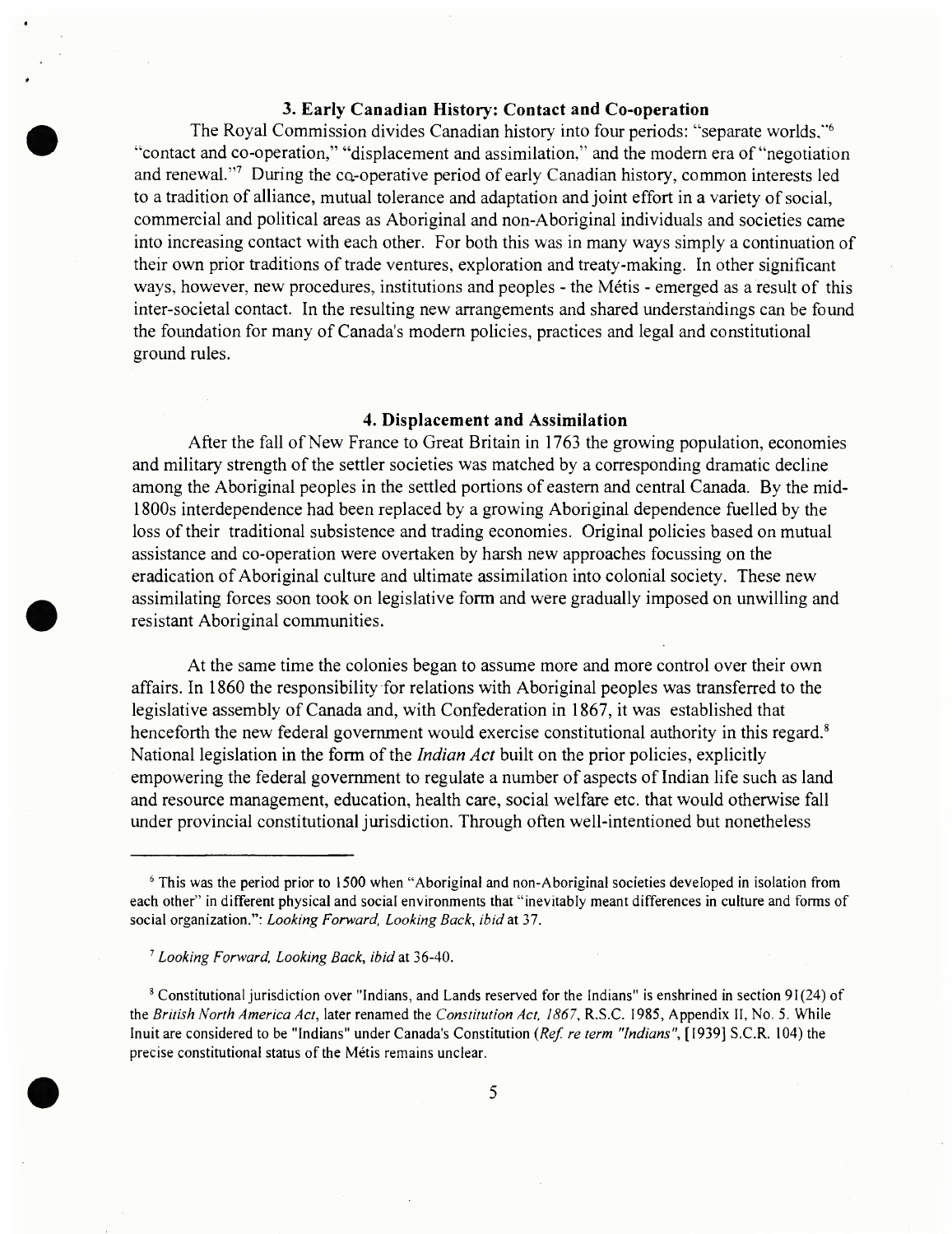misguided policies focussing on the suppression of their distinctive cultures and historical political autonomy, the seeds of many of many of the social and economic problems now confronting Aboriginal peoples were sown.

It was also during the immediate post-Confederation period that Canada's borders were extended west and north to include the lands occupied by the plains Indian tribes and the emergent Métis people. In the early twentieth century sustained contact began to be made with the more northerly Inuit whose hunting economies and singular culture were soon disrupted irrevocably.

#### **5. Canada Awakens to the Legacy of History**

Following the end ofthe Second World War Canadians began on a large scale to become aware of the injustices produced by the events of our history. Inspired by the significant contribution of Aboriginal servicemen and women to the Canadian war effort, an multi-year joint parliamentary committee hearing process was initiated in the late 1940s to review the *Indian Act.* Through the public hearings and consultations with Indian organizations and individuals, this important event also established the principle that Aboriginal peoples must have a voice in any national programs or policies developed with them in mind. Although beset by some false starts and disappointments, including an assimilative federal White Paper policy proposal in 1969<sup>9</sup> and initial official reluctance to include Aboriginal peoples in the earliest rounds of national constitutional talks between the federal Prime Minister and provincial premiers, this principle was most strongly demonstrated by the active participation of the national Aboriginal organizations in a series of constitutional talks throughout the 1980s and early 1990s.

These talks were a watershed event in the evolution of Canada's reconciliation process. For the first time in modem Canadian history, national Aboriginal leaders sat at the same table with Canada's Prime Minister and Premiers to try resolve the thorny issues surrounding Aboriginal and treaty rights in Canada's constitutional framework. On another level, these talks also signalled to all Canadians that prior policies of assimilation had been abandoned.

In total, five constitutional conferences involving Aboriginal peoples were held following the adoption in 1982 of a constitutional provision recognizing Aboriginal and treaty rights.<sup>10</sup> The first, in 1983, was televised across the country and saw the adoption of amendments to the Constitution explicitly equating land claims settlements with treaties and ensuring sexual equality by guaranteeing Aboriginal and treaty rights to Aboriginal men and women. The land

<sup>10</sup> See note 3, *supra.*



<sup>9</sup> In *Statement ofthe Government ofCanada on Indian Policy 1969,* the federal government proposed discussions on the elimination of special Indian constitutional status and ending the treaty relationship. As a result of Indian protests across Canada the proposal was withdrawn two years later. From that point on it has been federal policy to provide funding support to Aboriginal organizations to allow them to participate in regional and national level political activities and to advance policy issues on the national stage.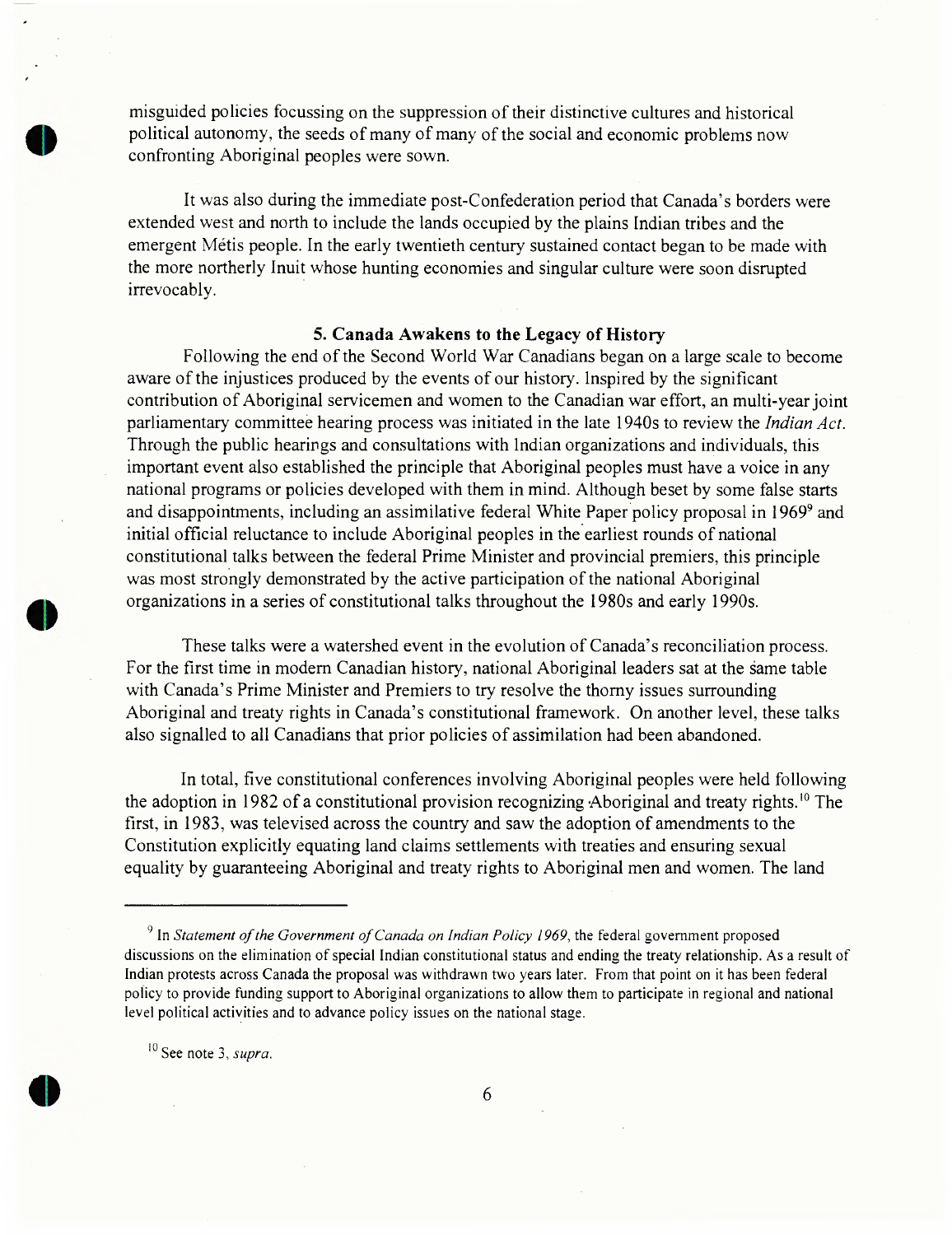claims provision was in direct response to the importance of the James Bay and Northern Ouébec Agreement of 1975, and the later Northeastern Québec Agreement of 1978" while the other reflected the concerns of Aboriginal womens' groups.

An amendment was also adopted strengthening the balance struck in the *Canadian Charter of Rights and Freedoms* between liberal individual rights and the traditional collective approach of Aboriginal peoples.<sup>12</sup> The last amendment adopted in 1983 was unusual and reflected our national commitment to move forward on these crucial matters, for it mandated additional constitutional meetings at which the unresolved issues surrounding Aboriginal and treaty rights would be discussed by Aboriginal and non-Aboriginal political leaders sitting around the same constitutional table.

The 1983 amendments were highly significant in modem Canadian constitutional history. In the first place, they were the last to result from multilateral negotiations in which the Prime Minister and all the Premiers agreed to a common set of constitutional changes. In the second place, they are the only constitutional amendments regarding the rights of Aboriginal peoples that we have been able to bring about in Canada. Aboriginal and treaty rights have proven to be difficult to define and, over the course of the subsequent constitutional conferences of 1984, 1985 and 1987 there developed a shared understanding that focus on the Aboriginal right ofselfgovernment could be the key to resolving the constitutional impasse.

 $11$  The land claim arose from the historic failure of the federal and provincial governments to negotiate the formal cession by the Cree, Inuit and Naskapi peoples of their traditional lands in the northern half of what is now the province of Québec - something that was done through the treaty process in other parts of Canada where Aboriginal peoples held their land under the common law form of land tenure described by the courts as "Aboriginal title." These agreements resolved the land claims, creating different categories of land ownership use, establishing novel programs such as an income security regime for Cree trappers, an environmental impact and review process, and providing for continuing federal and provincial programs to remedy the effects of displacing Aboriginal people from their traditional locations and occupations. The two Québec agreements are described in Evelyn Peters, "Federal and Provincial Responsibilities for the Cree, Naskapi and Inuit under the James Bay and Northern Quebec and Northeastern Quebec Agreements", in David Hawkes (ed.), *Aboriginal Peoples and Government Responsibility*

(Ottawa: Carleton University Press, 1991) 173.

<sup>12</sup> The *Charter* is essentially a bill of rights enshrining western European and North American liberal democratic values. In section 25, an attempt is made to shield the collective Aboriginal and treaty rights guaranteed elsewhere in the Constitution from any undue diminution that might result from the application of *Charter* values to their collective rights. The 1983 amendment simply ensured that the provisions of present and future land claims settlements would benefit from the same shielding.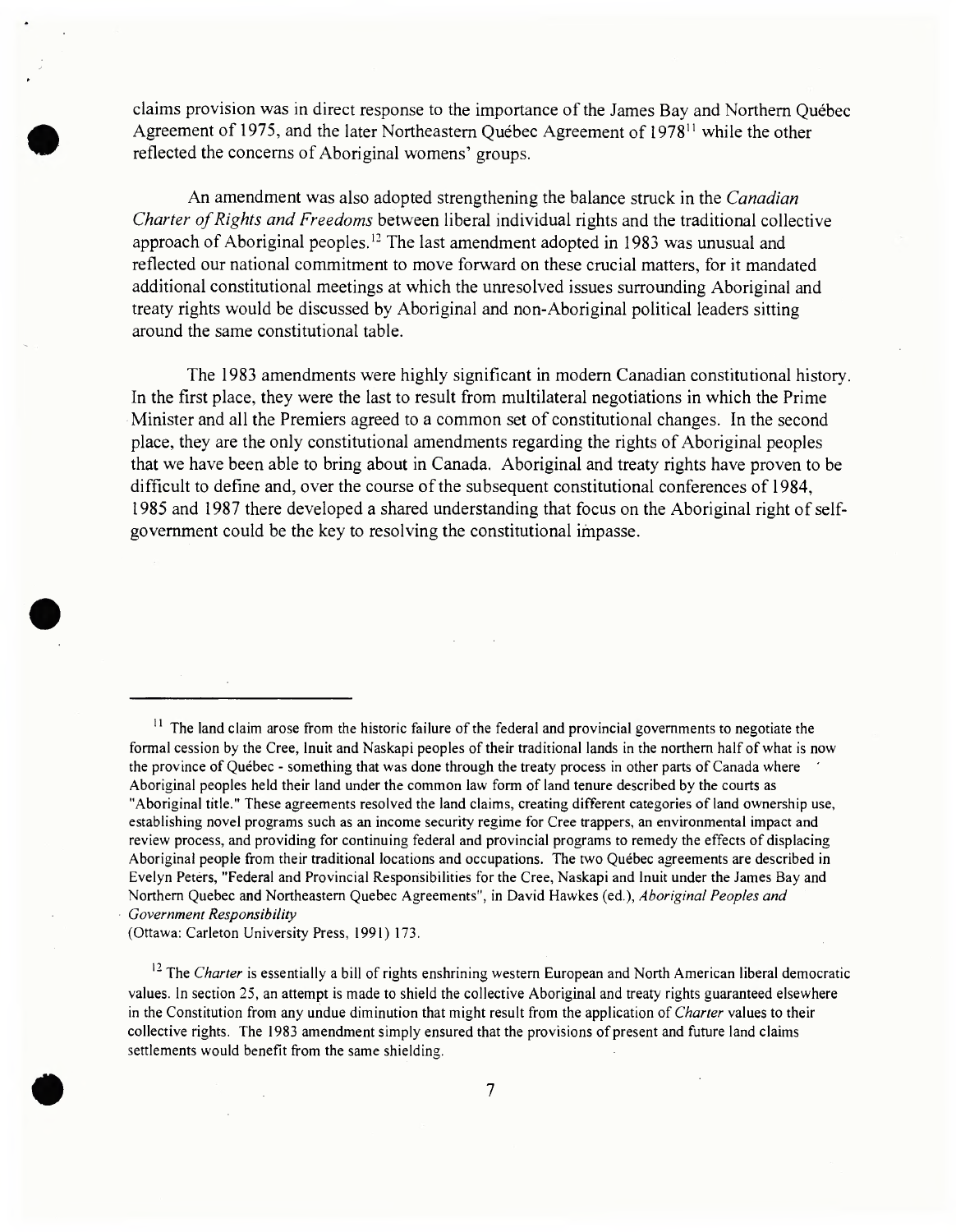Since the failure of the 1992 draft Charlottetown Accord - one part of which dealt extensively with Aboriginal self-government<sup>13</sup>- the federal government as a matter of policy has recognized that the Aboriginal right of self-government is a pre-existing inherent right,  $(i.e.$ derived directly from the Creator) that, through negotiated agreements must be put into concrete form and harmonized with the existing constitutional jurisdictions of the federal, provincial and territorial governments. There have been no further constitutional talks on Aboriginal issues since 1992. The approach of the current government, however, is to begin focussed negotiations immediately with willing groups. At the same time, comprehensive land claims settlements continue to be concluded.

With the advent of the *Constitution Act, 1982* with its specific reference to the constitutional rights of Aboriginal peoples, it would not be wrong to say that Canada entered into a new age of federal restructuring and national reconciliation. The Royal Commission on Aboriginal Peoples calls this the historical period of "negotiation and renewal," concluding that it began sometime after the rejection of the federal White Paper of 1969. Perhaps the most important conclusion to be drawn from this intense period of recent Canadian history is that things appear to have come full circle. At the beginning, Aboriginal and non-Aboriginal societies worked together - mainstream Canadian society did things *with* Aboriginal societies. For reasons having to do with the prevailing philosophies and attitudes of the time, there followed a shorter but destructive period during which Canadian society attempted to do things *for* Aboriginal peoples. As <sup>I</sup> will discuss below, Canada, its government, and the federal department <sup>I</sup> currently represent, the Department of Indian Affairs and Northern Development (DIAND), have returned to the lesson of past co-operation and are trying to do things in partnership with Aboriginal peoples once more.

Four important lessons were learned by this decade long experiment with high level constitutional talks. The first is that it is difficult, perhaps impossible, to discuss self-government issues in the abstract on the basis of historical claims and counterclaims but without contemporary working models from which to draw practical examples of what does and does not work in today's complex and interrelated world. The second is that the sheer variety of cultures, approaches and aspirations of Aboriginal peoples from vastly different regions and with different historically-derived constitutional and legal rights makes prescriptive constitutional definitions and formulae meaninglessly general. The third is that nothing will be achieved without strenuous, sincere and lengthy negotiations to permit us to pass through the thicket of unresolved historical misunderstandings to grapple with the difficult task of translating an abstract inherent

<sup>&</sup>lt;sup>13</sup> Aboriginal self-government is a well-known expression in Canada that does not have connotations of independence or secession. The first formal federal self-government policy as such - community based selfgovernment - was announced in 1986 and led to the conclusion of agreements with First Nations in the Yukon Territory that were brought into force by federal legislation in 1994. Similar self-government agreements with the 9 Cree and Naskapi bands of northern Quebec were brought into force in 1984 and with the Sechelt Indian Band of British Columbia two years later. Under the inherent right policy, these prior agreements may be revisited and updated.

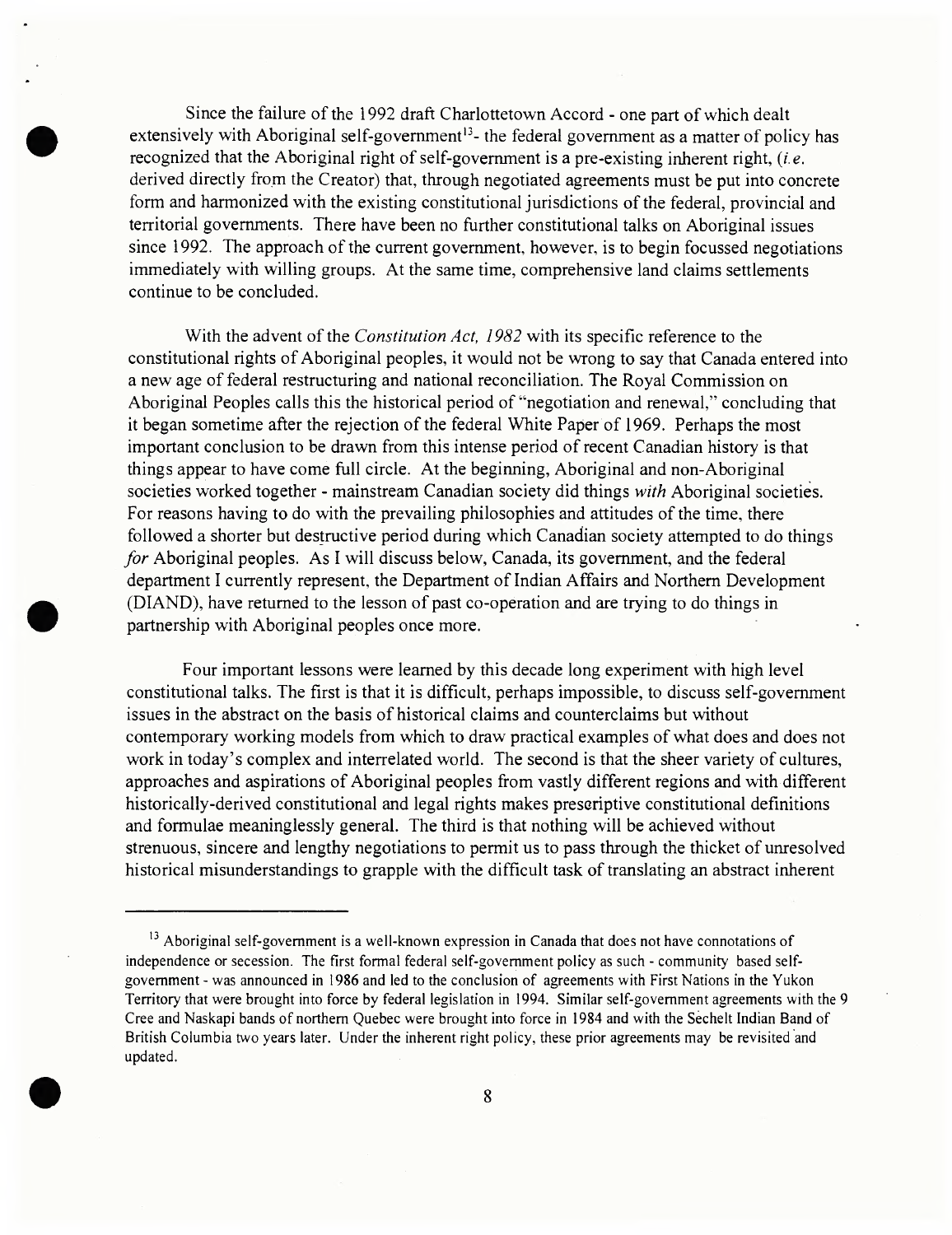right into practical and enduring self-government arrangements.

The fourth lesson is perhaps the most important, if only because of its sobering effect and the fact that Aboriginal peoples themselves have known this for a long time. Self-government means very little unless Aboriginal peoples have the resources to make it work. This means, among other things, having the fiscal, territorial and natural resource base to become more economically self-reliant and capable of maintaining a governmental and administrative apparatus. It also means having a sufficient number of trained personnel to assume the functions currently discharged by federal, provincial and territorial public officials, safe and healthy communities, and coming generations of educated and committed children willing to assume the mantle of governance in their turn.

### **6. The Royal Commission on Aboriginal Peoples**

A significant step in the reconciliation journey in Canada was taken in 1991 with the creation by the federal government of the Royal Commission on Aboriginal Peoples with a broad mandate to study Aboriginal issues and to make recommendations for change in all areas of Canadian national life. Four of the seven commissioners were Aboriginal and all commissioners came to the task before them with strong backgrounds of participation in Canadian national life. After several years of study during which it conducted four rounds of national consultations with Aboriginal peoples across the length and breadth of Canada, the Commission has issued a 5 volume final report, making 440 recommendations in total. The essence of these recommendations is to call for a change in the relationship between Aboriginal and non-Aboriginal peoples and a renewal of the original spirit of the relationship between them.

The Commission has recommended that the renewal of the relationship be based on four principles which it sees as key to restoring a sense of balance.<sup>14</sup> The first, mutual recognition, calls on non-Aboriginal Canadians to recognize that Aboriginal peoples are the original inhabitants and caretakers of this land with distinctive rights and responsibilities flowing from that status. At the same time, Aboriginal Canadians must recognize that, by birth and adoption, non-Aboriginal people are equally part of this land, being bound to it by strong emotional ties.

The second principle, mutual respect, requires both sides to recognize the worth of the other's cultures and languages and to approach each other with courtesy, consideration and esteem on the basis that both Aboriginal and non-Aboriginal peoples and individuals have equal dignity and value. Mutual respect must be personal and institutional and should also be reflected in the public symbols of this country.

<sup>&</sup>lt;sup>14</sup> The discussion of these principles is derived to a considerable extent from the summary of this aspect of the Royal Commission report prepared by David C. Hawkes for "A Public Forum on the Final Report of the Royal Commission on Aboriginal Peoples" held at the Banff Centre, Banff Alta. On March 4-7, 1997. Mr. Hawkes is a former research director for the Royal Commission on Aboriginal Peoples. See also, *Looking Forward, Looking Back, supra* note 2 at 675-97.

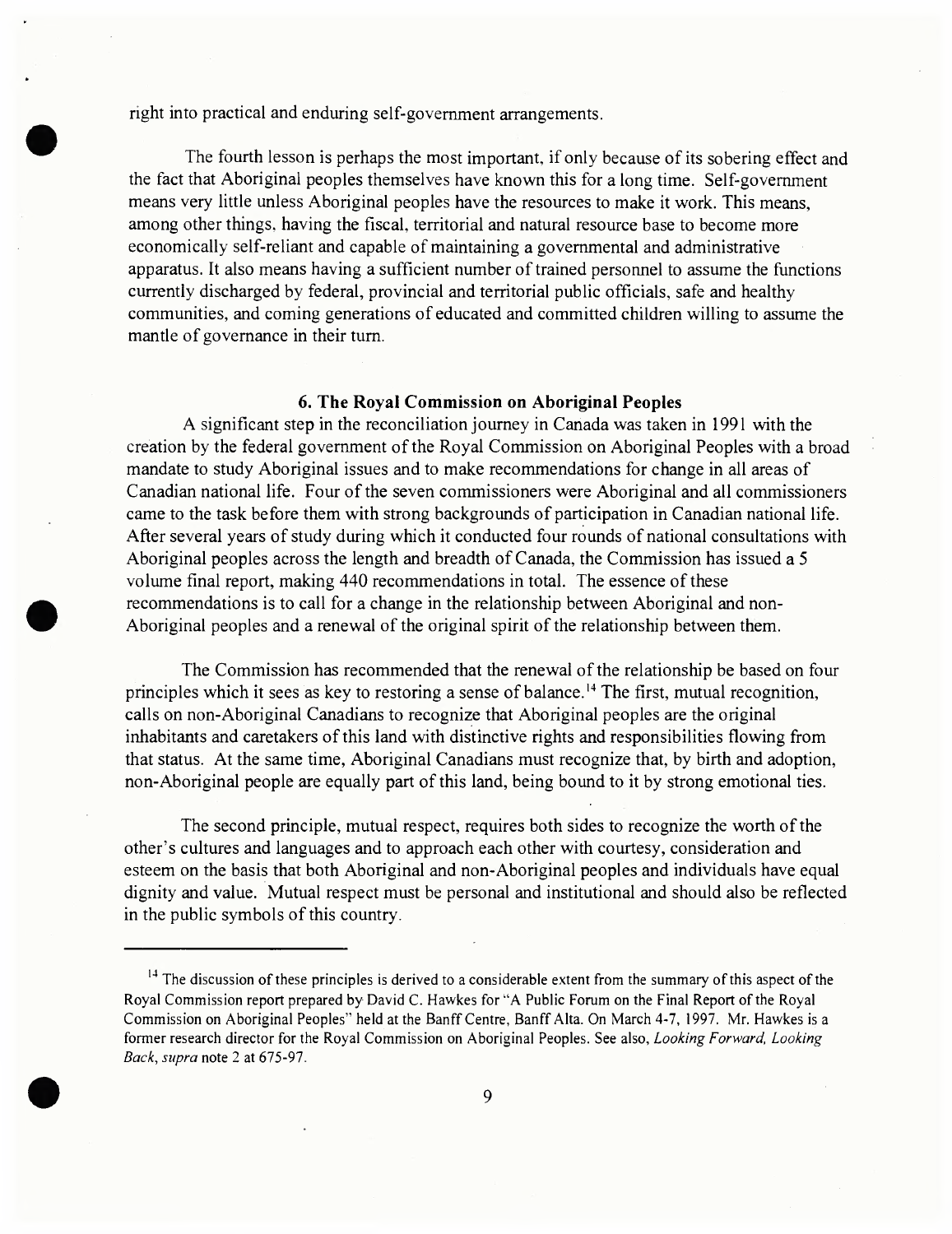The third principle, sharing or reciprocity, harkens back to Canada's origins in the giving and receiving of economic and social benefits for mutual advantage. Implementing this principle will require negotiations with Aboriginal peoples and communities to restore to them access to the lands and resources they vyill require to make self-government a reality. It will also require that non-Aboriginal Canadians assist Aboriginal communities to repair the social and economic damage incurred by their communities over the past decades in which poverty and alienation from the national economy became the norm.

The fourth principle, mutual responsibility, demands that both partners act from the highest motives, animated by good faith and respect for the other. The Royal Commission describes this as implying mutual obligations, what the courts in Canada have referred to from the perspective of the Crown's obligations as a "fiduciary relationship."<sup>15</sup> One significant element of this principle is the concept of stewardship, responsibility for protecting the environment and sustaining the ecological balance, something that is of prime importance in Aboriginal philosophies.

This is a lengthy, serious and important document with profound ramifications for how government operates. It will not be implemented overnight. In fact, the Royal Commission calls for a full 20 year program of rebuilding in order that the many attitudinal, spiritual and structural changes to Aboriginal and non-Aboriginal societies that it calls for may be brought about. Many ofthose changes are already in process through the many reconciliation initiatives now under way in Canada. Obviously, there are many other changes that still need to be made in order to restore the once healthy relationship between Aboriginal and non-Aboriginal peoples.

## **7. Particular Reconciliation Efforts**

Canada's efforts at confronting the challenges flowing from our long relationship with the First Peoples of this continent may conveniently be placed under three headings: political accommodation, territorial restoration, and historical, spiritual, socio-economic and cultural healing. All are integral to the overall reconciliation effort.

As the earlier portion of this paper has illustrated, efforts at political reconciliation have already borne fruit. In less than 50 years Aboriginal peoples have moved from being spectators to national policy debates about them to being participants in national talks concerning their place in Canada.

In terms of participation in decision-making, it is now policy and practice for government to consult with affected Aboriginal national and regional organizations, communities and special interest groups regarding policy initiatives that may touch their rights and interests. This reflects



<sup>15</sup> See, for example, *Guerin* v. *The Queen*, [1984] 2 S.C.R. 335 and *R.* v. *Sparrow,* [1990] <sup>1</sup> S.C.R. 1075 where the Supreme Court discusses the application of this private law concept to Crown-Aboriginal relations.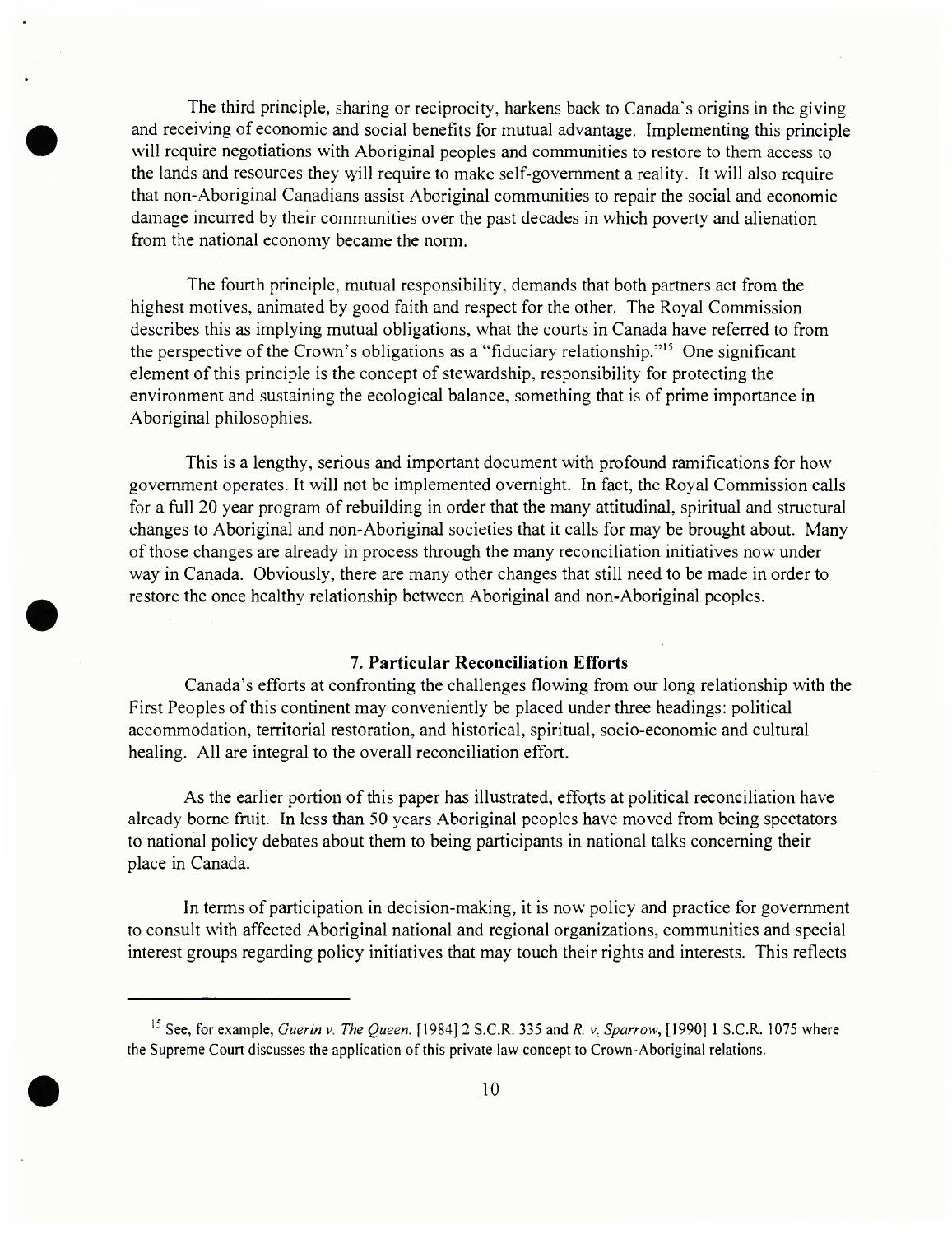not only a recognition in practice of their special constitutional status, it also reflects an enhanced awareness on the part of non-Aboriginal Canadians and their governments of the legitimate voice of Aboriginal peoples in debates about the values that will collectively guide us in the future. And this consultation has altered the course of national policy. The most well-known example of this occurred in the 1970s when a pipeline was *not* built along the Mackenzie valley corridor in northern Canada because of the concerns of the Indian, Inuit and Métis peoples of the Northwest Territories with the potential effect on natural habitat and the wildlife upon which they depended. On the other hand, we are still struggling in Canada to work out when and to what extent it is appropriate to include national Aboriginal leaders in formal federal/provincial/territorial meetings on issues other than constitutional amendments that directly affect them.

In keeping with a growing awareness that doing*for* Aboriginal peoples as opposed to acting with them has been the cause of many false steps in our overall relationship, it has been official policy to devolve many of the government Aboriginal services and programs to Aboriginal organizations and communities to deliver. Federal funds have been made directly available to Indian communities for these purposes since the late 1960s. About 25 years ago "core" funding was made available to Indian band councils for their own governance functions as well as to enable them to deliver some social and economic development programs, education services and to construct housing on reserves. Today, of the total budget of some \$3.6 billion spent by DIAND on Indian and Inuit programming, fully 82 per cent is directly administered by the communities themselves under a variety of financial agreements. Taking into consideration direct transfers to the provincial governments - which, due to proximity to the communities and economies of scale are more efficient than the federal government in some areas - DIAND administers only seven per cent of this budget.

I have already given the broad context for the self-government negotiations going on all across Canada under the federal government's inherent right policy. The effect of this approach will be to enable Aboriginal peoples to negotiate agreements recognizing their inherent right of self-government in areas that are internal to their communities, integral to their cultures, languages, identities, institutions and traditions and which relate to land and resources. Selfgovernment will be exercised within the Canadian constitutional framework and will be subject, for example, to the *Charter* and our national system of criminal law. No single model of selfgovernment is advocated, and provinces are directly involved in negotiations when matters affecting their jurisdiction are being discussed. Negotiations may be comprehensive or may only cover one sector such as education, child welfare, housing or some other area that the group or community concerned may feel to be a priority area for them.

Having concluded their comprehensive land claim, the Inuit of the Northwest Territories, for example, have opted for a public form of government under the name Nunavut, an Inuktitut word meaning "our land." The resolution of their land claim has led to the division of the Northwest Territories into roughly equal eastern and western portions. Federal legislation passed in 1993 will see the eastern portion become a territory in its own right by 1999, effectively

**11**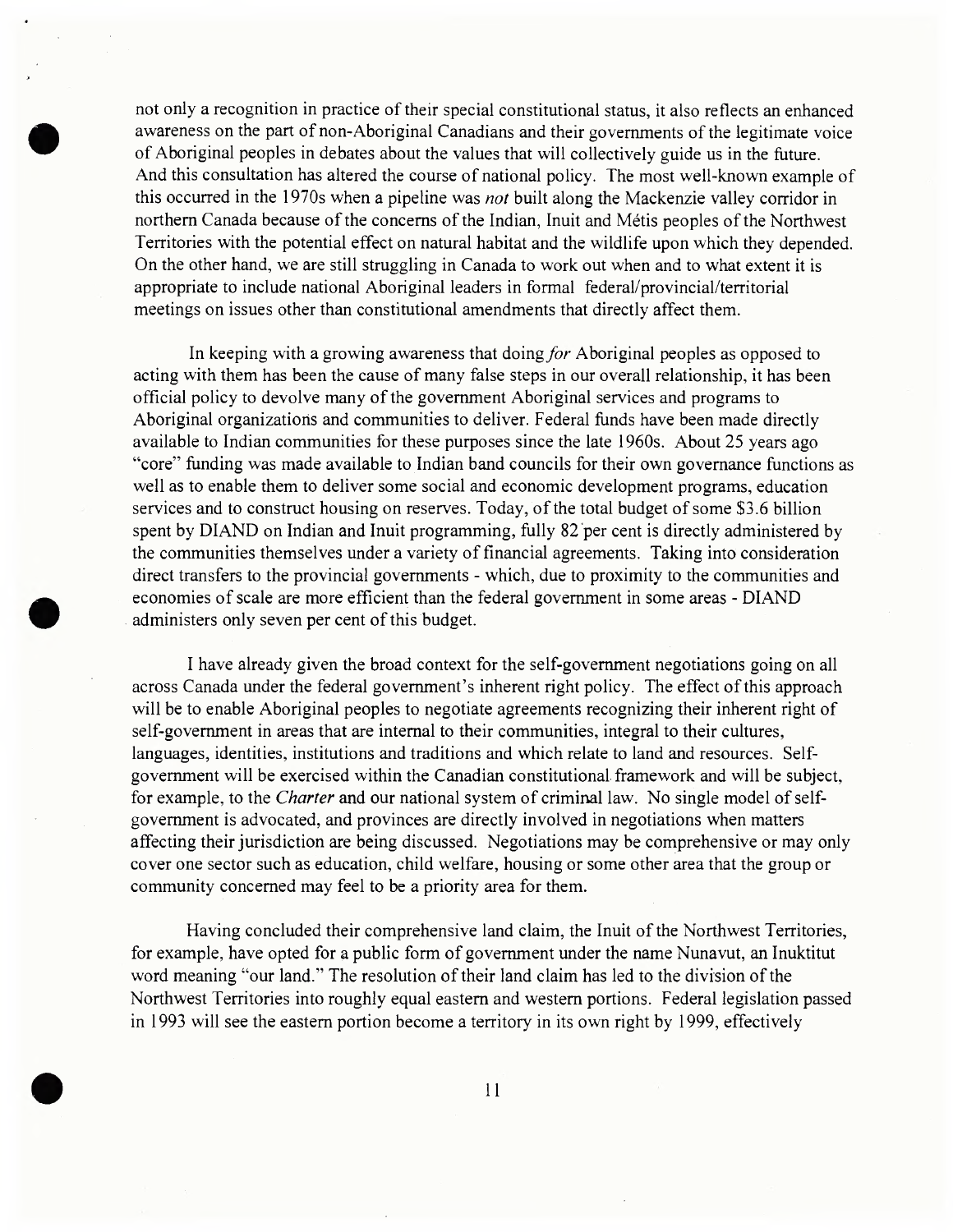permitting the majority Inuit population<sup>16</sup> to control a public government through the ballot box. Over time, this government will assume the legislative powers and administrative functions now being discharged by the federal and territorial governments. To assist in the transition to full territorial government status, an implementation commission has been created to advise governments and the Inuit organization that administers the land claim settlement on issues such as infrastructure needs, government design, election processes etc.

The Mi'kmaq people of Nova Scotia, on the other hand, have decided not to seek a comprehensive self-government agreement at this time. Instead they have opted to pursue education as a priority, and have recently concluded an agreement that will give them greater control over the type of instruction received by their children. All three partners, the federal and provincial governments and the Mi'kmaq chiefs in the province of Nova Scotia, have agreed that the Mi'kmaq should take control of primary and secondary education for Mi'kmaq students. Federal funding will enable the Mi'kmaq to design and deliver an education system that meets their priorities and to maintain and operate the facilities needed to do this.

Where Aboriginal groups or communities negotiate agreements in a sector such as education, they may return to the process to conclude agreements in other sectors. At the time of preparing this paper, there were more than 80 negotiation tables set up all across Canada to negotiate inherent right agreements. At this point it would be premature to speculate on the shape that final agreements might take in any particular case. One thing is clear. The negotiations will be long and tough. This is only to be expected, for there are difficult practical and jurisdictional issues to be resolved.<sup>17</sup>

Another way we are working to move forward and to demonstrate good faith towards our Aboriginal partners is to resolve long standing issues related to lands and resources. For nearly three decades it has been national policy repair the oversights of the past by negotiating two types of land claim settlements with Aboriginal peoples. Comprehensive claims, such as the James Bay and Northern Québec Agreement, involve those areas of Canada's land mass where the lands were occupied by Aboriginal peoples and may still be said to be unceded. This, of

 $17$  At the second session of the United Nations Working Group on the Draft Declaration (WGDD) in Geneva, Canada made a statement affirming that it accepts a right of self-determination for indigenous peoples that respects the political, constitutional and territorial integrity of democratic states. In keeping with Canada's domestic position, it was noted in addition that the exercise of this right involves negotiations between indigenous peoples and the states in which they live; such negotiations must reflect the jurisdictions and competence of governments and take into account the different needs, circumstances and aspirations ofthe indigenous peoples involved; and that the intention is to promote harmonious arrangements for self-government within sovereign and independent states and not to authorize the dismemberment of states with representative governments. It was also noted that this understanding would need to be reflected in the text of the Declaration.



<sup>&</sup>lt;sup>16</sup> At the moment, Inuit make up well over 80 per cent of the population of the region that will become Nunavut. Due to the extreme northern location of the new territory, it is not anticipated that non-Inuit will ever outnumber Inuit.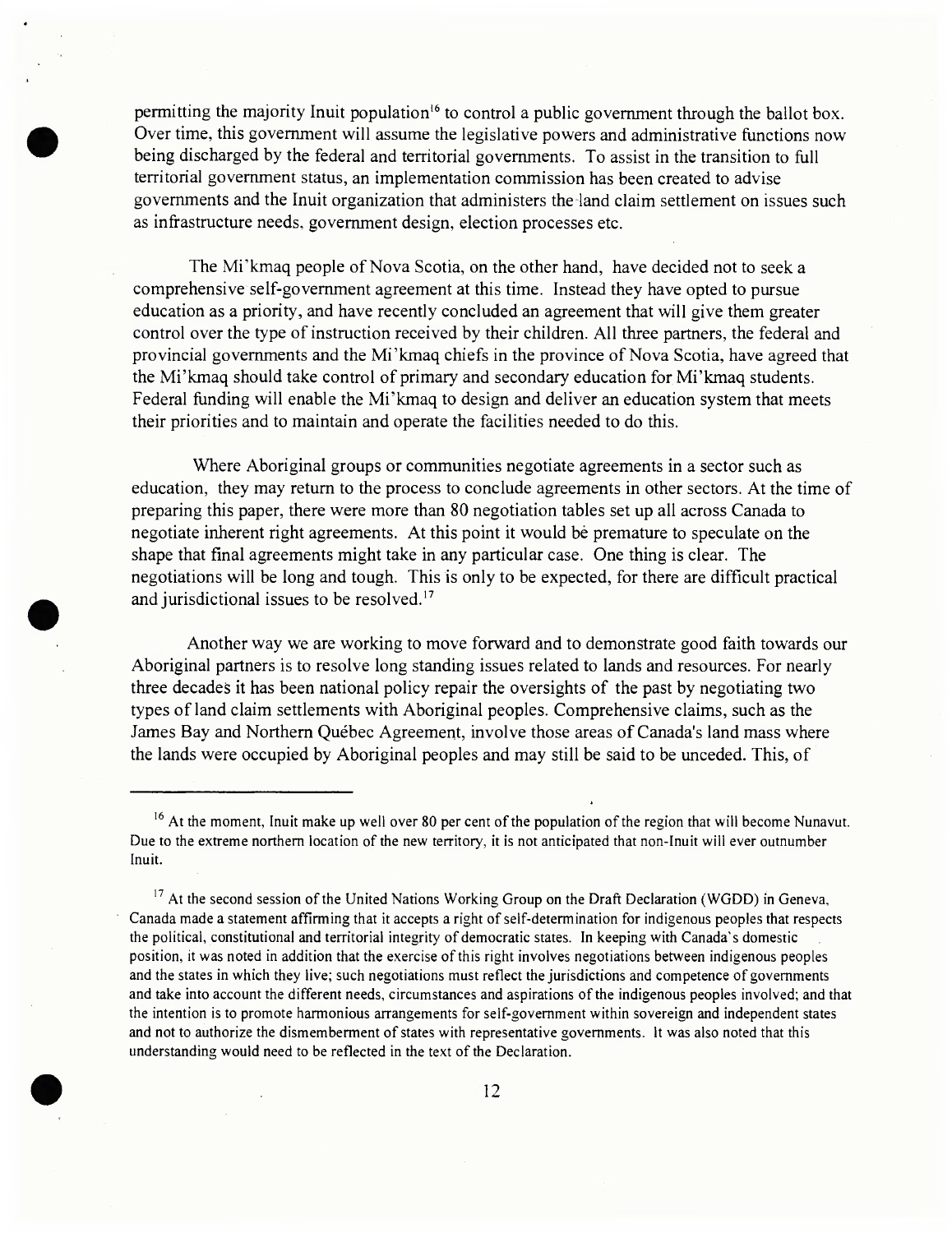course, is the same issue dealt with in the ground-breaking *Mabo* decision here in Australia. Federal funds are available to assist Aboriginal claimants to research, present and negotiate their claims. The goal is to replace claims based on relatively undefined Aboriginal rights with a clearly defined package ofrights and benefits set out in a formal agreement. A number of comprehensive claims have been concluded since 1973, and approximately 70 negotiation tables course, is the same issue dealt with in the ground-breaking *Mabo* decision here in AFederal funds are available to assist Aboriginal claimants to research, present and neclaims. The goal is to replace claims based on rela

The ten settlement agreements to date provide 49,000 Aboriginal people with ownership of more than 560,000 square kilometres of land - an area larger than France. And the Nisga'a people of British Columbia - whose land claim led to the court case that returned Canada to the negotiating table in 1973<sup>19</sup> - have signed an agreement-in-principle and are presently negotiating a final settlement. When we are able to finally settle their century long land claim, it will be a testament to the patience and sheer courage of the Nisga'a and will be a singular achievement both for Canada and for the Nisga'a people.

The other form of land claim settlements are known as specific claims. They involve land transactions in which Canada has an outstanding lawful obligation towards a particular group or community. For example, in many cases Indian people may not have received the amount of land to which they believe themselves to be entitled under treaty, or may have lost lands reserved to them as a result of errors, doubtful transactions or even fraud.<sup>20</sup> Canada will undertake to negotiate a resolution where the First Nation is able to present cogent evidence of a lawful obligation on Canada's part. The fact that the claim may otherwise be time-barred in a court of law will not be considered. Thus, even claims going back to the pre-Confederation period - before Canada's formal existence as such - will be accepted. As with comprehensive claims, federal moneys are available to Aboriginal groups or communities to assist them to

<sup>19</sup> *Calder* v. *Attorney-General ofBritish Columbia*, [1973] S.C.R. 313.

<sup>20</sup> Treaty Land Entitlement claims (TLEs) are a variant of specific claims involving claims of failure to provide the amount of land required under treaty. This is a particular problem in western Canada and requires the active participation of provincial authorities in their resolution since the lands at issue now fall under provincial jurisdiction. A landmark agreement was concluded with most of the TLE claimant bands in the province of Saskatchewan in 1992 involving cash compensation to enable the 25 settlement bands to purchase land to add to their reserve land base.

<sup>&</sup>lt;sup>18</sup> Ten agreements have come into effect since 1973 in the province of Québec, the Northwest Territories or the Yukon. The latter are under exclusive federal constitutional jurisdiction. The settled claims are the James Bay and Northern Québec Agreement (1975) and the Northeastern Québec Agreement (1978); Inuvialuit Final Agreement (1984)(NWT); Gwich'in Agreement (1992)(NWT); Nunavut Land Claims Agreement (1993)(NWT); Sahtu Dene and Metis Agreement (1994)(NWT), and four Yukon First Nation agreements - Vuntut Gwich'in, Nacho Nyak Dun, Teslin Tlingit Council, and Champagne and Aishihik - all in 1994. These'agreements involve large cash payments, ownership or possessory rights to certain specified areas as well as wildlife harvesting and other resource comanagement rights of various kinds over adjacent areas. In some cases economic assistance and incentives (such as special tax regimes) are also part of the settlement package. The 70 ongoing negotiations include comprehensive claims as such as well as negotiations under treaty and other processes.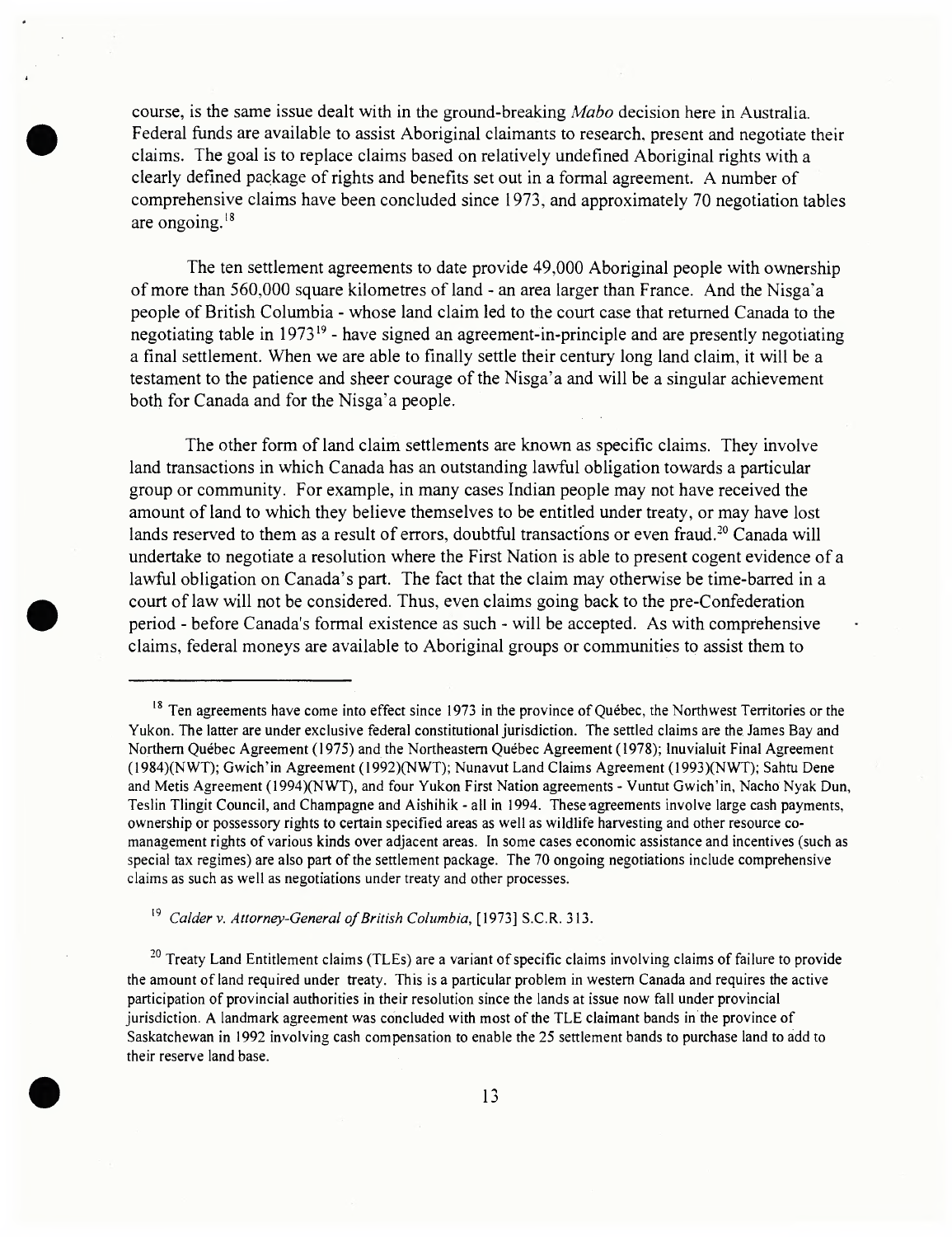research, present and negotiate the claim. Since 1973, approximately 829 specific claims have been submitted, of which 421 have been dealt with by settlement or by other means. At the time of preparing this paper, 408 claims were in process, with 108 of these in negotiations.

In order to assist in the resolution of specific claims an arm's length commission was established in 1991 to investigate those that had been rejected because they did not meet Canada's criteria for acceptance for negotiation, to recommend solutions and to mediate in other cases where impasse may have been reached in actual settlement negotiations. The recommendations and new information provided by the inquiries have resulted in many formerly rejected claims being accepted for negotiation. At the present time, the mandate of this commission is being studied as part of an overall review of the specific claims policy itself with a view to making the process a more effective vehicle for remedying past errors and injustices.

Nor has the treaty-making process as such ended in Canada. For example, over 70 per cent of the 196 First Nations in British Columbia are currently in the trilateral (First Nations-Canada-British Columbia) treaty negotiation process. This is something long demanded by First Nations in that province and will correct the historic anomaly whereby British Columbia was largely left out of the original treaty land cession process. It will also enable British Columbia First Nations to develop self-government and resource sharing arrangements at the same time as the land ownership issues are being dealt with. In fact, at the time of preparing this paper, negotiations had already begun, with two dozen framework agreements having been signed, and several others under negotiation.

One challenge with which we are still wrestling involves the interpretation to be given to the historic treaties signed with First Nations across Canada. Canada is a country built on the many-layered foundations of French, British, colonial and Canadian legal and constitutional principles, and has inherited many privileges and obligations derived from historically distant treaty relationships entered into by its Imperial and colonial predecessors. Canada's courts have told us that these treaties are *sui generis*, in a category of their own, being neither contracts nor inte<mark>rn</mark>ational instruments<sup>21</sup>and that they ought to be construed liberally, with "doubtful expressions resolved in favour of the Indians."<sup>22</sup>

Helpful as these pronouncements are, they do not take us all the way to reconciling the Aboriginal view of the spirit and intent of the treaties with the legal, constitutional and social framework of modern Canada. Nor do they assist us in reconciling the Crown approach of relying on the written text of the treaties with the approach of most First Nations that is based on Aboriginal oral traditions. To explore these issue we need real dialogue with treaty First Nations in the context of concrete situations. This is beginning now in the province of Saskatchewan

<sup>21</sup> *Simon v. The Queen*, [1985] 2 S.C.R. 387 at 404.

<sup>22</sup> *Nowegijick* v. *The Queen*, [1983] <sup>1</sup> S.C.R. 29 at 36.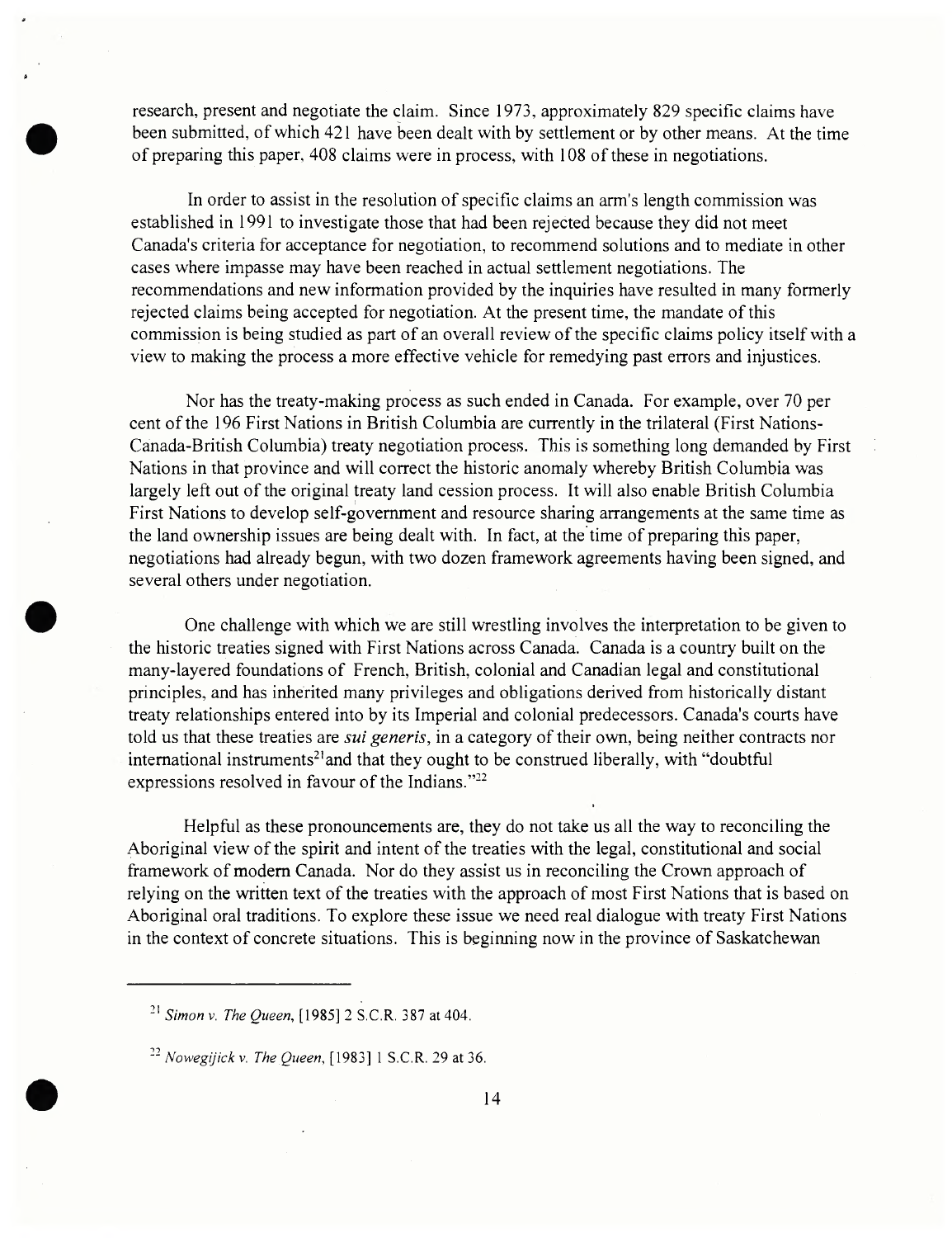with the expansion of the mandate of the office of the Treaty Commissioner of Saskatchewan and the commencement of talks with other treaty groups in Canada to explore issues arising from the historic treaties. In Saskatchewan, almost every First Nation is in a treaty relationship with the Crown. The role of the commission in that province is to serve as keeper or guardian of the treaty process by creating an maintaining an atmosphere within which difficult issues may be discussed.

No matter how well we may do at resolving self-government, treaty and land claims issues, our efforts cannot be considered truly successful unless progress is made in the third main reconciliation area: historical, spiritual and socio-economic and cultural healing. It is here that the legacy of the broken partnership between Aboriginal and non-Aboriginal societies is most apparent and where action is most required. With respect to historical healing, one area in particular - the legacy of the residential schools - is of special concern and must be addressed.

In many ways, the approach of utilizing residential schools to educate Aboriginal children was a significant element in the policy of assimilation that coloured the relationship between Aboriginal and non-Aboriginal Canadians for over a century. Operated by religious orders for the most part, they were a combination of boarding and industrial schools and dealt with children from all three Aboriginal groups, Indian, Inuit and Métis. With the end of the era of co-operation in the mid-1800s began a time of displacement and assimilation that resulted in many Aboriginal communities being forced to make their children attend these schools. As recently as sixty years ago, 80 such schools were scattered across most regions of the country. Curriculae were expressly designed to instill Christian values, education and manual and other skills that would enable Aboriginal children to make their way in non-Aboriginal society.

The tragic result was that many Aboriginal children and young adults were deprived of their families and cultures and often badly educated, comfortable in neither Aboriginal nor non-Aboriginal society. In addition, it is clear now that some Aboriginal children were subjected to physical and sexual abuse at the hands of school staff. Some former residential school staff are being brought before the courts and some convictions have already been made. Many of the four churches involved have also issued formal apologies.

For Canadians, there is no pride in recounting this dark episode, and nowhere is the need for healing and reconciliation more urgent. Many Aboriginal people do not feel that enough is being done, a sentiment that is echoed by the report of the Royal Commission on Aboriginal Peoples with its call for an official "act of recognition and repudiation,"<sup>23</sup> and a full public inquiry into the issue, and compensation. It is too soon to say what the most appropriate vehicle for reconciliation in this area might be but the importance of addressing this issue properly cannot be overstressed, for failure to adequately come to terms with it may well hinder the other reconciliation efforts described in this paper.

<sup>2</sup>j *Looking Forward, Looking Back*, *supra* note <sup>2</sup> at 382.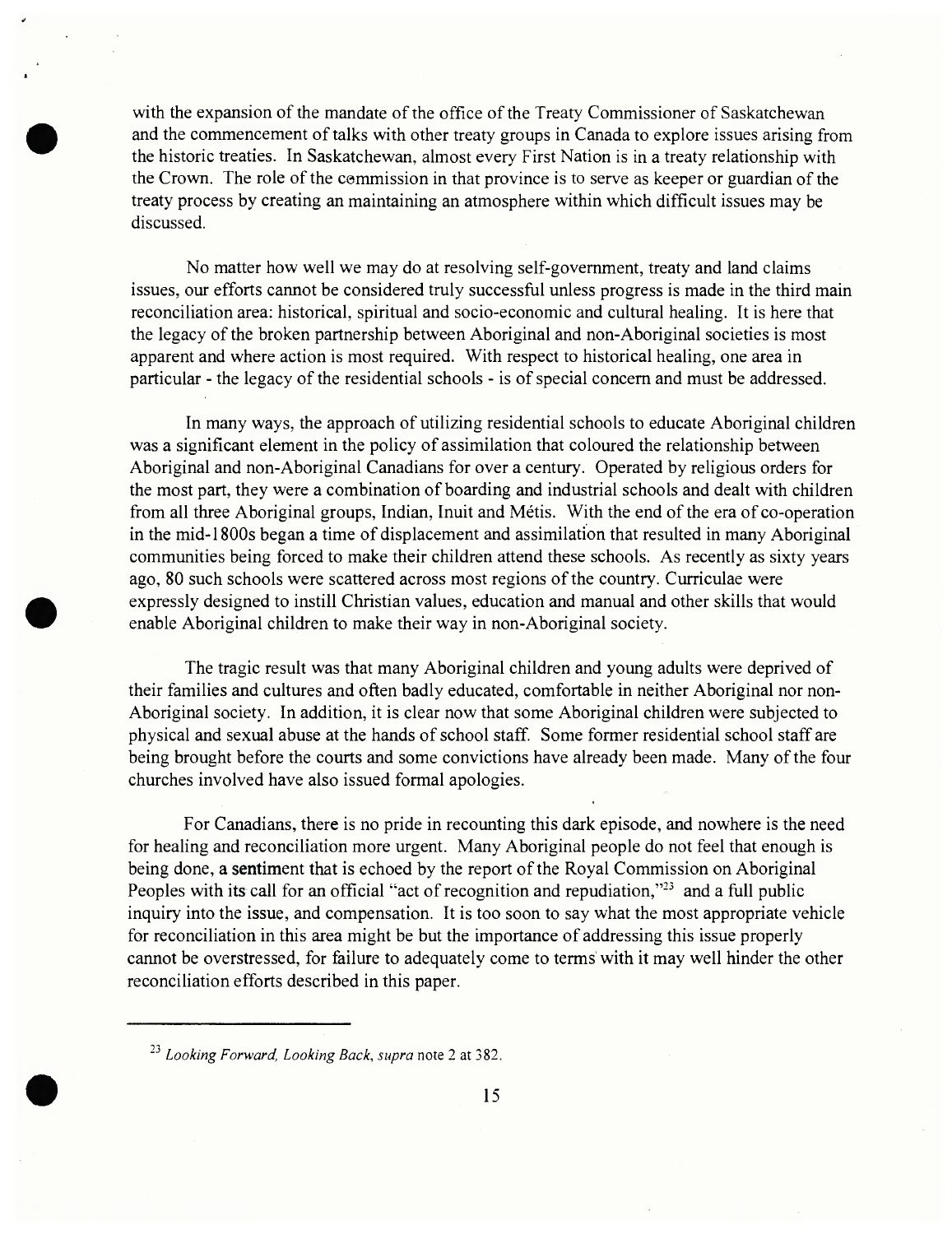Another of the legacies of history involves the relocation of Aboriginal communities in the past. Inuit people from northern Québec, for instance, who were relocated to the high arctic in the 1950s, have now received a formal acknowledgment from the federal government that the planning and execution of the move by federal authorities was flawed and resulted in unnecessary hardship. As part of the reconciliation effort, the federal government has offered several million dollars in compensation for the suffering endured as a result of that move. In another case, the Innu people of Davis Inlet in Labrador are being moved, at government expense, to a new site where water and wildlife are more plentiful for their community and where their traditions may be maintained. Their earlier relocation to Davis Inlet led to years of health and social problems for the community, including a growing despondency among the young people that touched off a wave of concern among ordinary Canadians. It is clear that the return of these Innu people to their traditional lands has both a practical and a symbolic dimension, and it is hoped that this move will help to support the spiritual healing process underway within the community.

Given the sometimes sombre aspects of the history of relations between Aboriginal and non-Aboriginal societies described earlier, it is clear that healing must embrace spiritual maters. It is this area that real strides have been taken in recent years to make national reconciliation the type of people's movement referred to by the organizers of this conference. The most important symbolic gesture, of course, is the designation of June 21 in Canada each year as National Aboriginal Day - the time when the contribution of Aboriginal peoples to shaping Canada's unique culture is recognized. In this same vein, every year television carries the National Aboriginal Achievement Awards ceremony into homes across Canada and celebrates the contributions of outstanding Aboriginal persons from all walks of life.

A very powerful example of this type of reconciliation effort occurred recently under the leadership of Elijah Harper, an Indian member of Parliament with a long and positive history of involvement in national Aboriginal issues. In December of 1995 a four day Sacred Assembly supported by the federal government brought together spiritual leaders and individuals from both the Aboriginal and non-Aboriginal communities in Canada to start "a spiritual healing process, both within and between Aboriginal and non-Aboriginal communities, that links together people's hearts and minds."<sup>24</sup> Four themes were considered on successive days: sacred foundations, spiritual reconciliation, Aboriginal justice, and political responsibilities. Aside from its symbolic importance, this event brought together Aboriginal elders, national politicians, senior federal public servants and individuals from all walks of life in an atmosphere of dialogue, education and reconciliation. To ensure that national reconciliation is truly a peoples movement, more events like this will be crucial to maintain the healing momentum and to continue the process of public education upon which the success of national reconciliation ultimately rests.

<sup>&</sup>lt;sup>24</sup> Elijah Harper, Canada, House of Commons Press Release, October 26, 1995.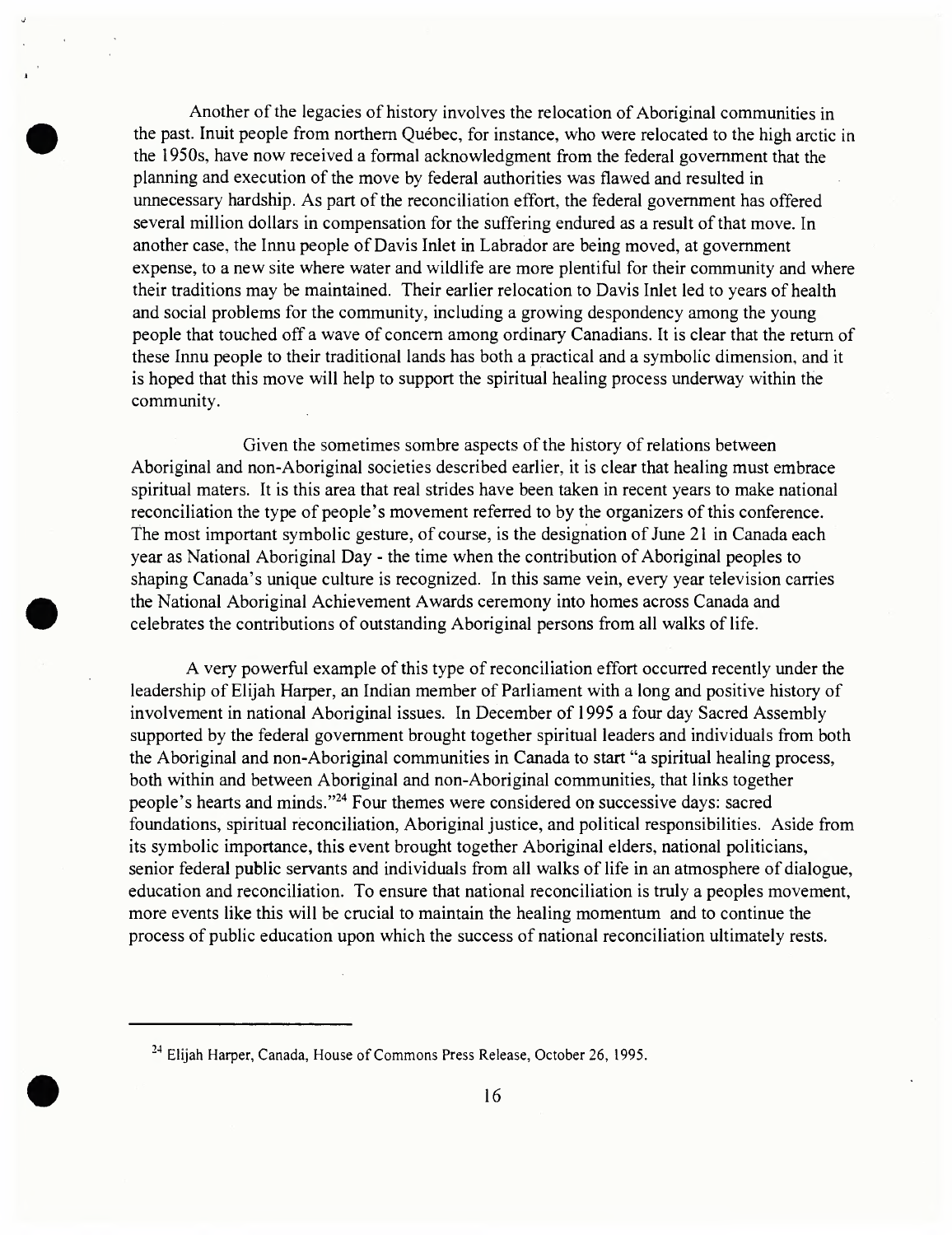Ensuring that Aboriginal individuals and communities have the human resources and the means to participate more fully in national life is yet another integral element of restoring the relationship between Aboriginal and non-Aboriginal Canadians. Education is one of the primary means of achieving this goal. One thing that is being done, aside from signing education agreements like that involving the Mi'kmaq and the province of Nova Scotia, is investing more heavily in Aboriginal students generally. Over the past few years the federal budget for Aboriginal post-secondary education has gone up by more than 25 per cent, and last year over 27,000 students were supported through this program. When one considers that in 1969 there were only 800 Aboriginal post-secondary students, it is clear that the challenge of securing the future leadership of Aboriginal communities is being met through a commitment to joint action in this vital area.

In terms of the Aboriginal economy as such, there are more than 18,000 Aboriginalowned businesses in Canada now, 2/3 of which are in the services sector. The rest are in primary industries, construction or the manufacturing or food processing areas. Healthy communities and positive lifestyles depend, at least in part, on economic development of the kind demonstrate by the growing success of these businesses. As a spur to that success the federal government has an explicit strategy of reserving all contracts over \$5000 involving services to a primarily Aboriginal population for competition among Aboriginal businesses. In Canada the federal government spends about \$9 billion annually on goods, services and construction. It is hoped that, with the experience they gain in bidding and winning such contracts, Aboriginal businesses will be encouraged to grow through, for example, joint ventures with other Aboriginal and non-Aboriginal enterprises, both to increase their likelihood of success and also to foster expansion into commercial areas unrelated to government activities. This helps Aboriginal communities, government and the Canadian economy in general and reinforces the commercial and cultural links between Aboriginal and non-Aboriginal societies upon which the Canadian experiment was originally launched.

An important catalyst for developing the type of business links referred to above is exemplified by the latest in the series of "Business at the Summit" conferences in Vancouver British Columbia that brought Indian and non-Aboriginal business leaders together for face to face dialogue to address the challenges of working together in a business context. Inspired by the desire to forge better links of all kinds between Aboriginal and non-Aboriginal communities while tense and difficult treaty negotiations are underway and by the need to avoid disrupting the British Columbia economy during this time, the goal of these conferences is to create opportunities for joint ventures between Indian communities and a variety of British Columbia businesses. One anticipated social benefit is the potential to create a sense of partnership and a positive attitude of co-operation.

Which brings us back to where this paper began - the need in Canada to forge a reconciliation between Aboriginal and non-Aboriginal peoples by fostering just this sort of partnership and positive attitude of co-operation. We are not there yet, but progress is being made and encouraging signs are evident. One basis for further progress is the report of the Royal